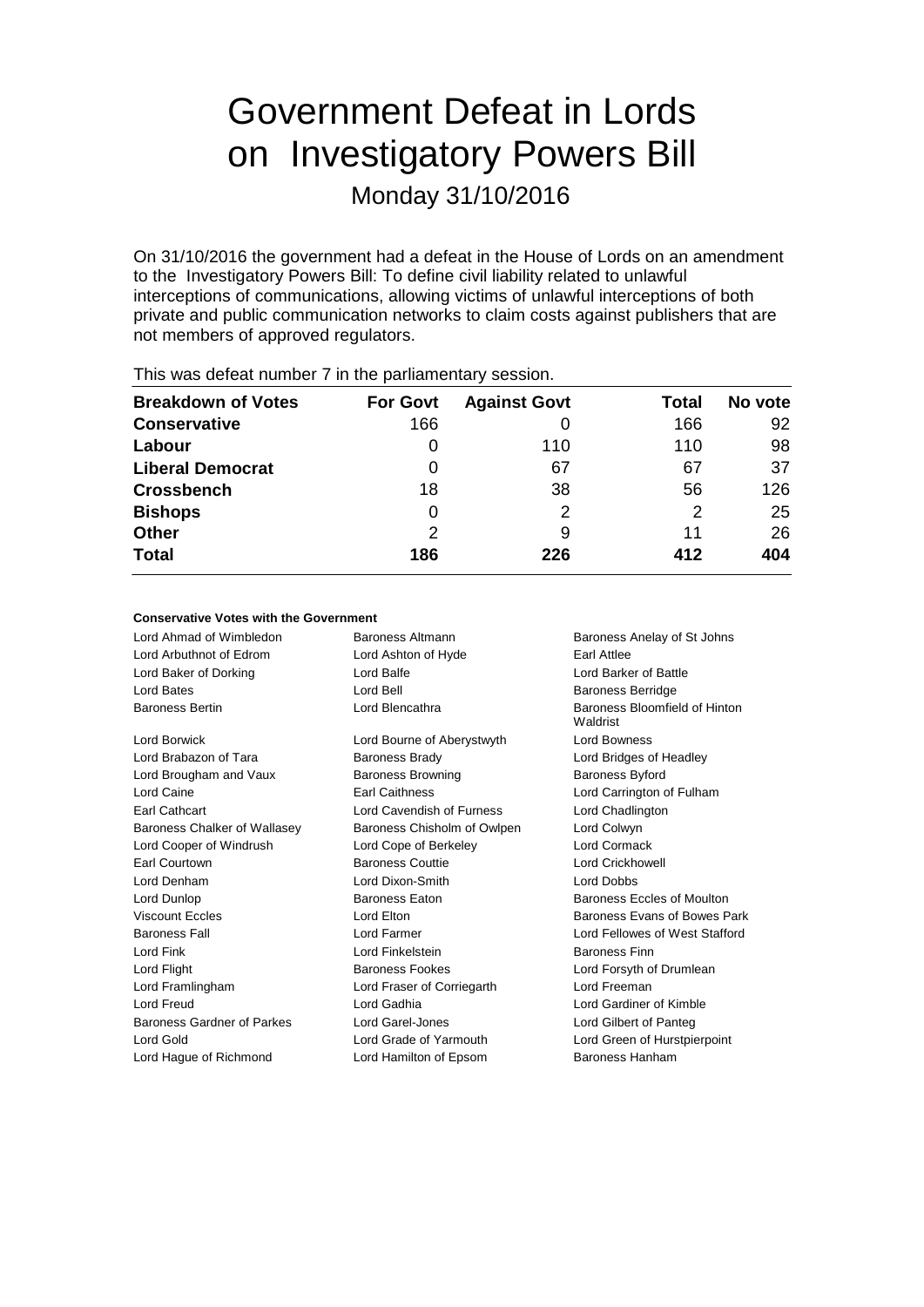Lord Henley **Lord Higgins Baroness Hodgson of Abinger Lord Higgins Baroness Hodgson of Abinger** Lord Hodgson of Astley Abbotts Lord Holmes of Richmond Lord Horam Lord Howell of Guildford Lord Hunt of Wirral Lord James of Blackheath Baroness Jenkin of Kennington Lord Keen of Elie Lord King of Bridgwater Lord Kirkham Lord Lamont of Lerwick Lord Lansley Lord Leigh of Hurley **Lord Lexden** Lord Lexden **Earl Lindsay** Lord Lingfield Earl Liverpool Marquess of Lothian Baroness Manzoor Lord McColl of Dulwich Lord McInnes of Kilwinning Baroness McIntosh of Pickering Baroness Mobarik Baroness Morris of Bolton Lord Moynihan **Ack Except Lord Nash Baroness Neville-Jones** Lord Nash Baroness Neville-Jones Baroness Noakes **Matter Communist Contract Contract Contract Contract Contract Contract Contract Contract Contract Contract Contract Contract Contract Contract Contract Contract Contract Contract Contract Contract Contract** Baroness Oppenheim-Barnes Lord Patten of Barnes Baroness Pidding Lord Polak Lord Popat Lord Porter of Spalding Lord Price **Lord Prior of Brampton** Baroness Redfern Viscount Ridley Lord Risby Lord Robathan Baroness Rock Lord Rose of Monewden Lord Rotherwick Lord Ryder of Wensum **Lord Sanderson of Bowden** Baroness Scott of Bybrook Baroness Seccombe Earl Selborne Lord Selsdon Baroness Shackleton of Belgravia Baroness Sharples **Lord Sherbourne of Didsbury** Baroness Shields **Lord Shinkwin** Earl Shrewsbury Lord Smith of Hindhead Baroness Stedman-Scott Baroness Stowell of Beeston Lord Strathclyde Lord Suri Lord Swinfen Lord Taylor of Holbeach Lord Trefgarne Viscount Trenchard Lord Trimble Lord True Lord Tugendhat Baroness Vere of Norbiton **Baroness Verma** Baroness Warsi Lord Wasserman Lord Wei Duke of Wellington Baroness Wheatcroft Lord Whitby Baroness Wilcox Lord Willetts **Baroness Williams of Trafford** Lord Young of Cookham Viscount Younger of Leckie

Baroness Harding of Winscombe Lord Harris of Peckham Baroness Helic

Lord Lucas<br>
Lord MacGregor of Pulham Market<br>
Lord McInnes of Kilwinning<br>
Lord McInnes of Kilwinning Baroness Neville-Rolfe **Baroness Newlove** Baroness Newlove **Baroness Nicholson of Winterbourne** 

#### **Conservative Votes against the Government**

### **Labour Votes with the Government**

# **Labour Votes against the Government**

Baroness Bakewell **Lord Bassam of Brighton** Baroness Blackstone Baroness Blood **Lord Bragg Lord Brennan** Lord Brooke of Alverthorpe Lord Brookman Lord Campbell-Savours Lord Cashman Baroness Chakrabarti Viscount Chandos Lord Christopher Lord Clark of Windermere Lord Clarke of Hampstead Lord Clinton-Davis **Lord Collins of Highbury Baroness Corston** Baroness Donaghy Lord Donoughue Baroness Drake Lord Dubs Baroness Farrington of Ribbleton Lord Faulkner of Worcester Lord Foulkes of Cumnock Baroness Gale Lord Giddens Lord Hain Viscount Hanworth Lord Harris of Haringey Baroness Healy of Primrose Hill Baroness Henig Lord Hollick Baroness Hollis of Heigham Lord Howarth of Newport Baroness Howells of St Davids Lord Howie of Troon **Lord Hughes of Woodside** Lord Hunt of Kings Heath Lord Hutton of Furness **Lord Irvine of Lairg** Baroness Jay of Paddington

Baroness Armstrong of Hill Top Lord Davies of Stamford Lord Davies of Oldham Baroness Dean of Thornton-le-Fylde Lord Glasman **Baroness Golding** Baroness Gould of Potternewton Lord Harrison **Lord Haskel Baroness Hayter of Kentish Town**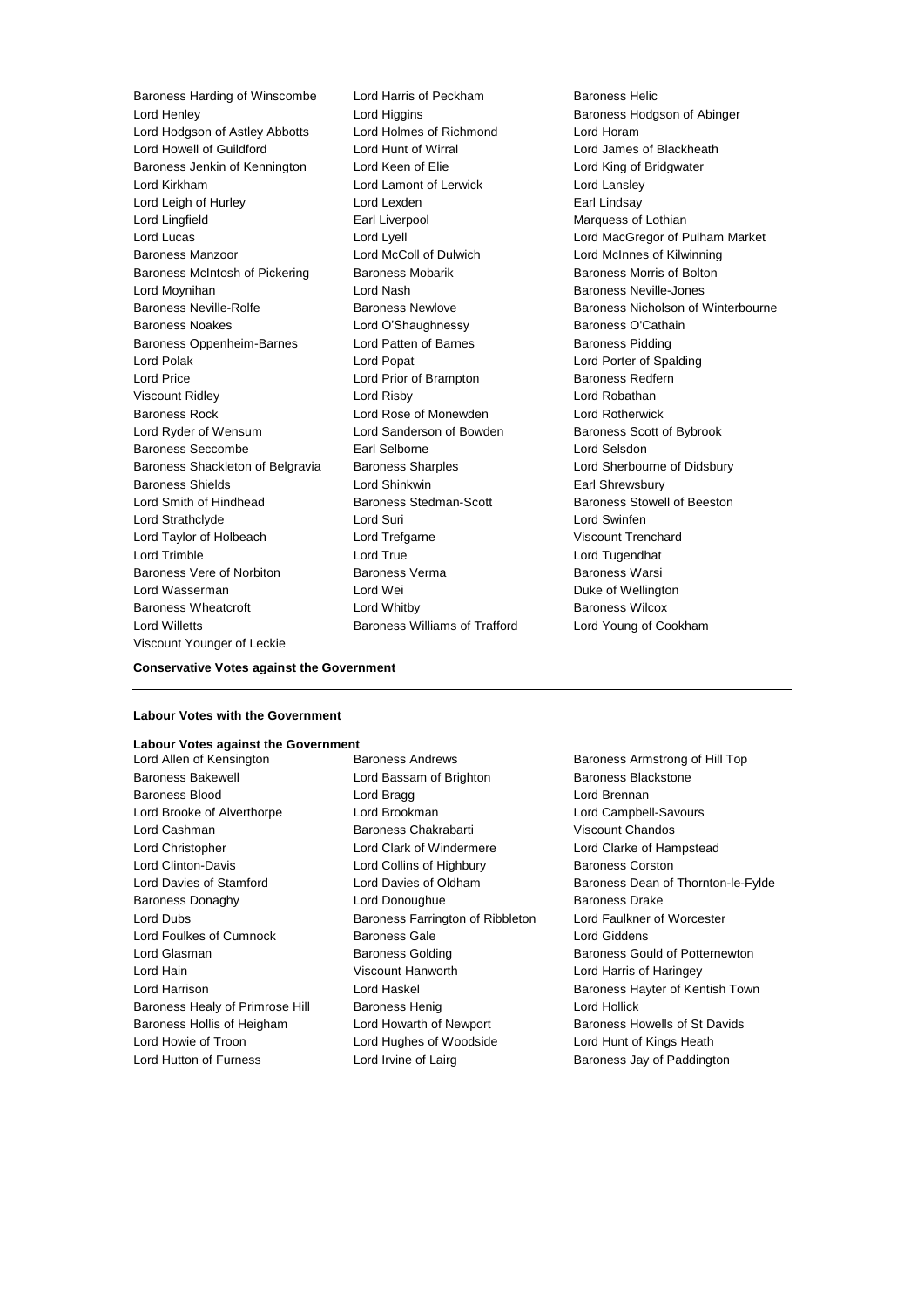| Lord Jones                      | Baroness Jones of Whitchurch | Lord Jordan         |
|---------------------------------|------------------------------|---------------------|
| Lord Judd                       | Lord Kennedy of Southwark    | Baroness Ke         |
| Baroness Kinnock of Holyhead    | Lord Kinnock                 | Lord Knight         |
| Baroness Lawrence of Clarendon  | Lord Layard                  | Lord Lennie         |
| Lord Levy                       | Baroness Liddell of Coatdyke | Baroness Lis        |
| Lord Livermore                  | Lord Lympne                  | Baroness M          |
| Baroness McIntosh of Hudnall    | Lord McKenzie of Luton       | Lord Mendel         |
| Lord Monks                      | Baroness Morgan of Ely       | Lord Morgar         |
| Lord Morris of Aberavon         | Lord Morris of Handsworth    | Lord Murphy         |
| <b>Baroness Nye</b>             | Lord Pendry                  | <b>Baroness Pi</b>  |
| Lord Plant of Highfield         | <b>Baroness Prosser</b>      | Baroness Re         |
| Lord Reid of Cardowan           | Lord Robertson of Port Ellen | Lord Rooker         |
| Lord Rosser                     | Lord Rowlands                | Lord Sawyer         |
| Viscount Simon                  | Baroness Smith of Basildon   | Lord Soley          |
| Lord Taylor of Blackburn        | <b>Baroness Thornton</b>     | <b>Lord Tomlins</b> |
| Lord Touhig                     | Lord Tunnicliffe             | Lord Turnbe         |
| Baroness Warwick of Undercliffe | Lord Watts                   | Lord West o         |
| <b>Baroness Wheeler</b>         | <b>Baroness Whitaker</b>     | Lord Winsto         |
| Lord Wood of Anfield            | Lord Young of Norwood Green  |                     |
|                                 |                              |                     |

Lord Jones Baroness Jones of Whitchurch Lord Jordan Lord Kennedy of Southwark Baroness Kennedy of Cradley Lord Kinnock **Lord Kinnock** Lord Knight of Weymouth Baroness Liddell of Coatdyke Baroness Lister of Burtersett Lord Lympne **Baroness McDonagh** Lord McKenzie of Luton Lord Mendelsohn Baroness Morgan of Ely Lord Morgan Lord Morris of Handsworth Lord Murphy of Torfaen Lord Pendry **Baroness Pitkeathley** Baroness Prosser **Baroness Rebuck** Lord Robertson of Port Ellen Lord Rooker Lord Rowlands **Lord Sawyer** Baroness Smith of Basildon Lord Soley Baroness Thornton **Lord Tomlinson** Lord Tunnicliffe **Lord Turnberg** Lord Watts **Lord West of Spithead** Baroness Whitaker **Lord Winston** Lord Young of Norwood Green

#### **Liberal Democrat Votes with the Government**

# **Liberal Democrat Votes against the Government** Lord Addington Lord Ashdown of Norton-sub-Hamdon Baroness Bakewell of Hardington Mandeville Baroness Barker Lord Beith Baroness Benjamin Baroness Bowles of Berkhamsted Lord Bradshaw Baroness Brinton Lord Campbell of Pittenweem Lord Carlile of Berriew Lord Chidgey Lord Clement-Jones **Lord Dholakia** Baroness Doocey Baroness Falkner of Margravine Lord Fearn Baroness Featherstone Lord Foster of Bath Baroness Garden of Frognal Lord German Lord Goddard of Stockport **Baroness Grender** Baroness Hamwee Baroness Humphreys **Lord Hussain Baroness Hussein-Ece** Baroness Janke Baroness Jolly Lord Jones of Cheltenham Baroness Kramer **Edge Corner Lord Lee of Trafford** Baroness Ludford **Baroness** Ludford Lord Maclennan of Rogart **Baroness Maddock** Lord McNally Baroness Miller of Chilthorne Domer Lord Newby **Baroness Northover** Baroness Northover Lord Oates Lord Paddick Lord Palmer of Childs Hill Baroness Parminter **Baroness Pinnock** Lord Purvis of Tweed Baroness Randerson Lord Redesdale Lord Rennard Lord Roberts of Llandudno Baroness Scott of Needham Market Lord Sharkey Baroness Sheehan Lord Shipley Lord Shutt of Greetland Baroness Smith of Newnham Lord Stoneham of Droxford Lord Storey Lord Strasburger **Lord Taverne Lord Taverne** Baroness Thomas of Winchester Lord Thomas of Gresford Viscount Thurso Baroness Tyler of Enfield Lord Tyler Lord Wallace of Saltaire Baroness Walmsley Lord Wrigglesworth

#### **Crossbench Votes with the Government**

Baroness Butler-Sloss Lord Cameron of Dillington Earl Clancarty Baroness Cox **Lord Craig of Radley** Viscount Craigavon Lord Dear Lord Grabiner Lord Imbert Lord Judge Lord Oxburgh Lord Pannick Lord Stirrup Lord Sutherland of Houndwood Lord Turnbull

Lord Aberdare Lord Bew Lord Brown of Eaton-under-Heywood